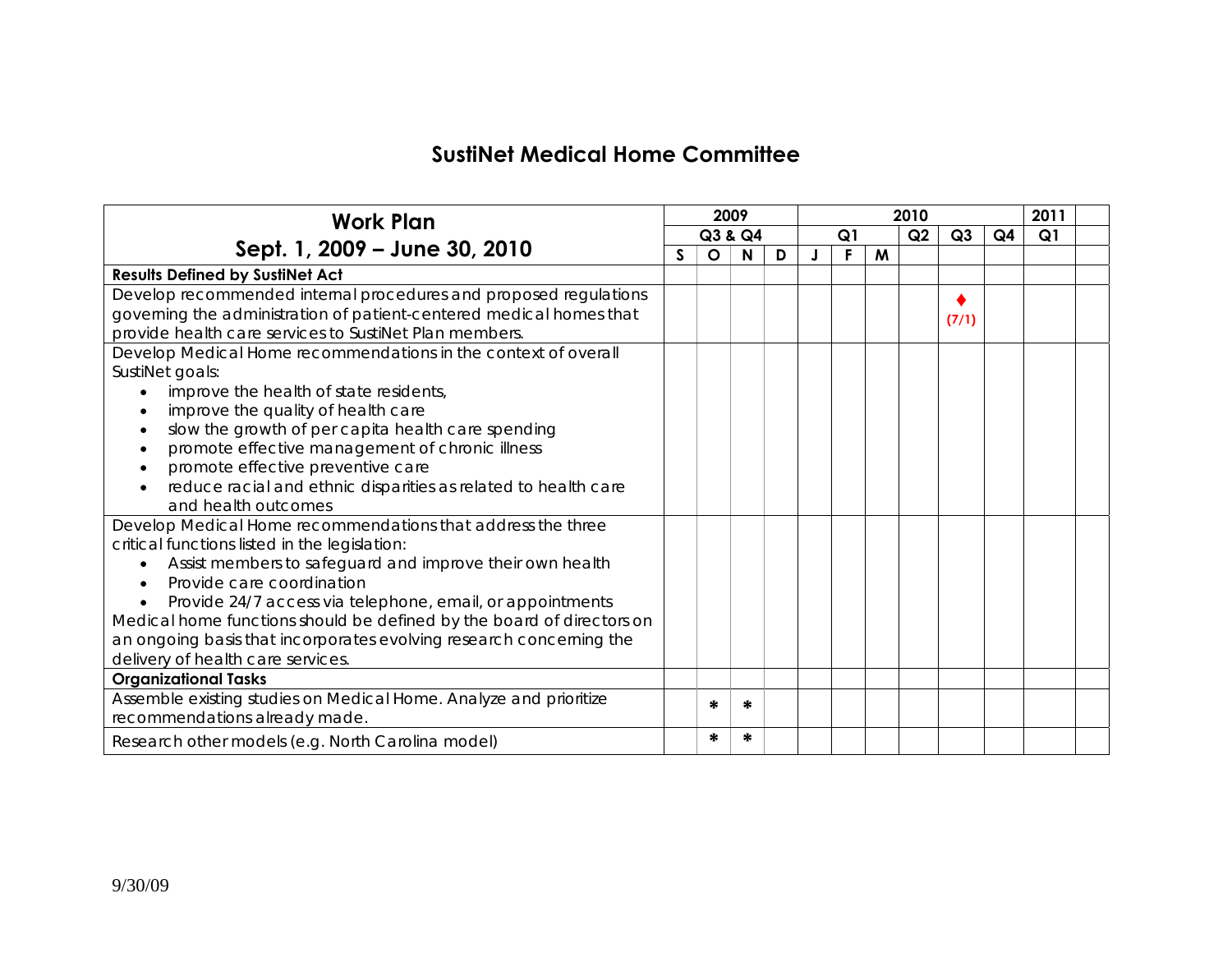| <b>Work Plan</b>                                                                                                                                                                                                       |   |              | 2009 |    |   |   | 2011 |    |                |    |  |  |
|------------------------------------------------------------------------------------------------------------------------------------------------------------------------------------------------------------------------|---|--------------|------|----|---|---|------|----|----------------|----|--|--|
|                                                                                                                                                                                                                        |   | Q3 & Q4      |      | Q1 |   |   | Q2   | Q3 | Q <sub>4</sub> | Q1 |  |  |
| Sept. 1, 2009 – June 30, 2010                                                                                                                                                                                          | S | $\mathbf{o}$ | N    | D  |   | F | M    |    |                |    |  |  |
| Assess existing programs statewide. Identify barriers and need for<br>resources and public health infrastructure to support the committee's                                                                            | ∗ | *            | *    |    |   |   |      |    |                |    |  |  |
| goals.                                                                                                                                                                                                                 |   |              |      |    |   |   |      |    |                |    |  |  |
| Assess connections between this Committee and other state agencies.<br>Develop procedures to communicate and collaborate.                                                                                              | ∗ | ∗            | ∗    |    |   |   |      |    |                |    |  |  |
| Develop procedures to communicate with other Committees and Task<br>Forces in order to identify information needed by each to develop<br>mutually reinforcing recommendations.                                         | ∗ | *            | ∗    |    |   |   |      |    |                |    |  |  |
| Develop stakeholder engagement plan for committee's process.                                                                                                                                                           |   | *            | ∗    |    |   |   |      |    |                |    |  |  |
| Identify areas needed further study. Invite presenters as needed to fill<br>information gaps. Bring in additional people to the committee to<br>complement/expand knowledge base.                                      | ∗ | ÷.           |      | ÷. |   |   |      |    |                |    |  |  |
| Determine core elements of Medical Home Committee's<br>comprehensive plan (i.e. current status: priority issues, major barriers,<br>costs and financing) Identify who will draft the final report.                     | ∗ | 光            | ∗    |    |   |   |      |    |                |    |  |  |
| Identify federal funding or private sources that could assist with funding<br>medical home initiatives or pilot programs under SustiNet.                                                                               |   |              |      | ∗  | ∗ | ∗ |      |    |                |    |  |  |
| Data Analysis and Development of Recommendations                                                                                                                                                                       |   |              |      |    |   |   |      |    |                |    |  |  |
| Assess how federal reform affects Medical Home and incorporate into<br>plan.                                                                                                                                           |   |              |      | ∗  | ∗ | ∗ | ∗    |    |                |    |  |  |
| Recommend which types of providers may serve as medical homes.                                                                                                                                                         |   | ₩            | ∗    |    |   |   |      |    |                |    |  |  |
| Determine which are "core" medical home functions that must be<br>performed by the medical home provider and which are functions,<br>outside core medical home functions, which can be performed by<br>another entity. |   | ∗            | ∗    |    |   |   |      |    |                |    |  |  |
| Develop a process for the board to certify qualified entities or<br>individuals that can perform any medical home function not assumed<br>by the core provider.                                                        |   |              |      | ∗  | ∗ | * |      |    |                |    |  |  |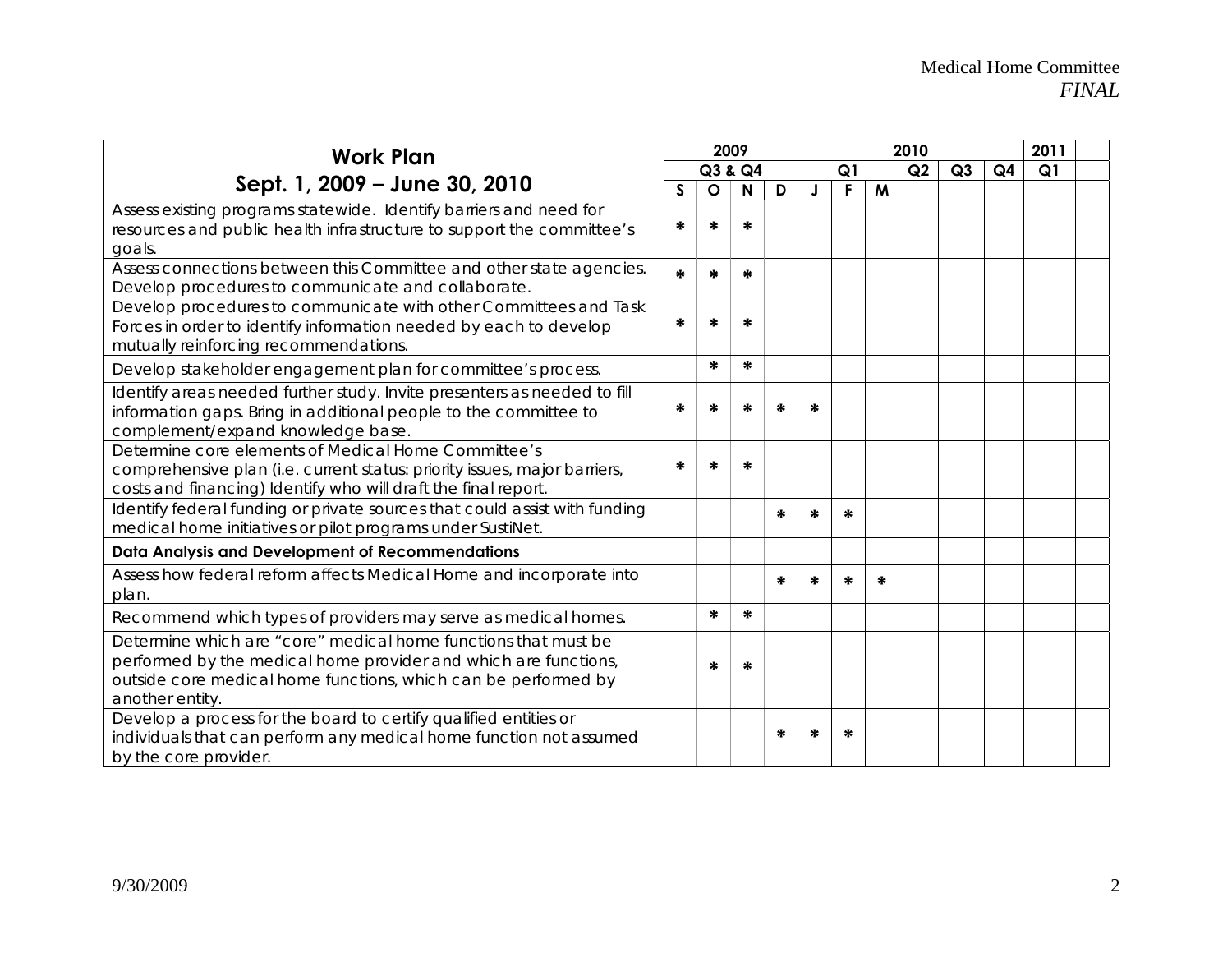| <b>Work Plan</b>                                                                                                                                                                                                          |              |              | 2009         |   | 2010 |        |    |    |                |                | 2011 |  |
|---------------------------------------------------------------------------------------------------------------------------------------------------------------------------------------------------------------------------|--------------|--------------|--------------|---|------|--------|----|----|----------------|----------------|------|--|
|                                                                                                                                                                                                                           | Q3 & Q4      |              |              |   | Q1   |        | Q2 | Q3 | Q <sub>4</sub> | Q <sub>1</sub> |      |  |
| Sept. 1, 2009 - June 30, 2010                                                                                                                                                                                             | $\mathsf{S}$ | $\mathsf{o}$ | $\mathsf{N}$ | D |      | F      | M  |    |                |                |      |  |
| Recommend that the future governance entity assist in the<br>development of community-based resources to enhance medical<br>home functions.                                                                               |              |              |              |   |      | ∗      | ∗  |    |                |                |      |  |
| Determine a phased-in approach to enrollment into medical homes,<br>with priority given to those for whom cost savings appear most likely,<br>including those with chronic health conditions.                             |              |              |              |   |      | ٠k     | 光  |    |                |                |      |  |
| Create a plan to pilot Medical Home.                                                                                                                                                                                      |              |              |              |   |      | ₩      | ∗  |    |                |                |      |  |
| Develop a plan to offer reduced price consultants that shall assist<br>physicians and other health care providers in restructuring their<br>practices and offices so as to function more effectively and efficiently.     |              |              |              |   | *    | *      | ∗  |    |                |                |      |  |
| Develop a plan to offer continuing medical education courses that<br>assist physicians, nurses and other clinicians.                                                                                                      |              |              |              |   | ∗    | ∗      | ∗  |    |                |                |      |  |
| Develop quality and safety standards for medical home functions that<br>are not covered by existing professional standards.                                                                                               |              |              |              |   | ∗    | ∗      | ∗  |    |                |                |      |  |
| Develop recommendations about specialty referrals and consultations.                                                                                                                                                      |              |              |              |   |      | $\ast$ | ∗  |    |                |                |      |  |
| The committee shall offer recommendations concerning payment for<br>medical home functions.                                                                                                                               |              |              |              |   |      | ∗      | ∗  |    |                |                |      |  |
| <b>Finalizing of Recommendations and Report Preparation</b>                                                                                                                                                               |              |              |              |   |      |        |    |    |                |                |      |  |
| Present preliminary findings and conclusions to key stakeholder groups.                                                                                                                                                   |              |              |              |   |      | ∗      | ∗  |    |                |                |      |  |
| Refine preliminary recommendations and present to SustiNet board and<br>co-chairs of committees of cognizance.                                                                                                            |              |              |              |   |      | ∗      | ∗  |    |                |                |      |  |
| Determine a "review & comment" process by which committee<br>members can provide feedback to drafts of the comprehensive plan.                                                                                            |              |              |              |   |      |        |    | *  |                |                |      |  |
| Schedule a target date by which a near-final draft will be ready to<br>share with the SustiNet board co-chairs and co-chairs of the<br>committees of cognizance over public health, human services and<br>appropriations. |              |              |              |   |      |        |    | ∗  |                |                |      |  |
| Edit and finalize report for submission by July 1, 2010.                                                                                                                                                                  |              |              |              |   |      |        |    |    | (7/1)          |                |      |  |